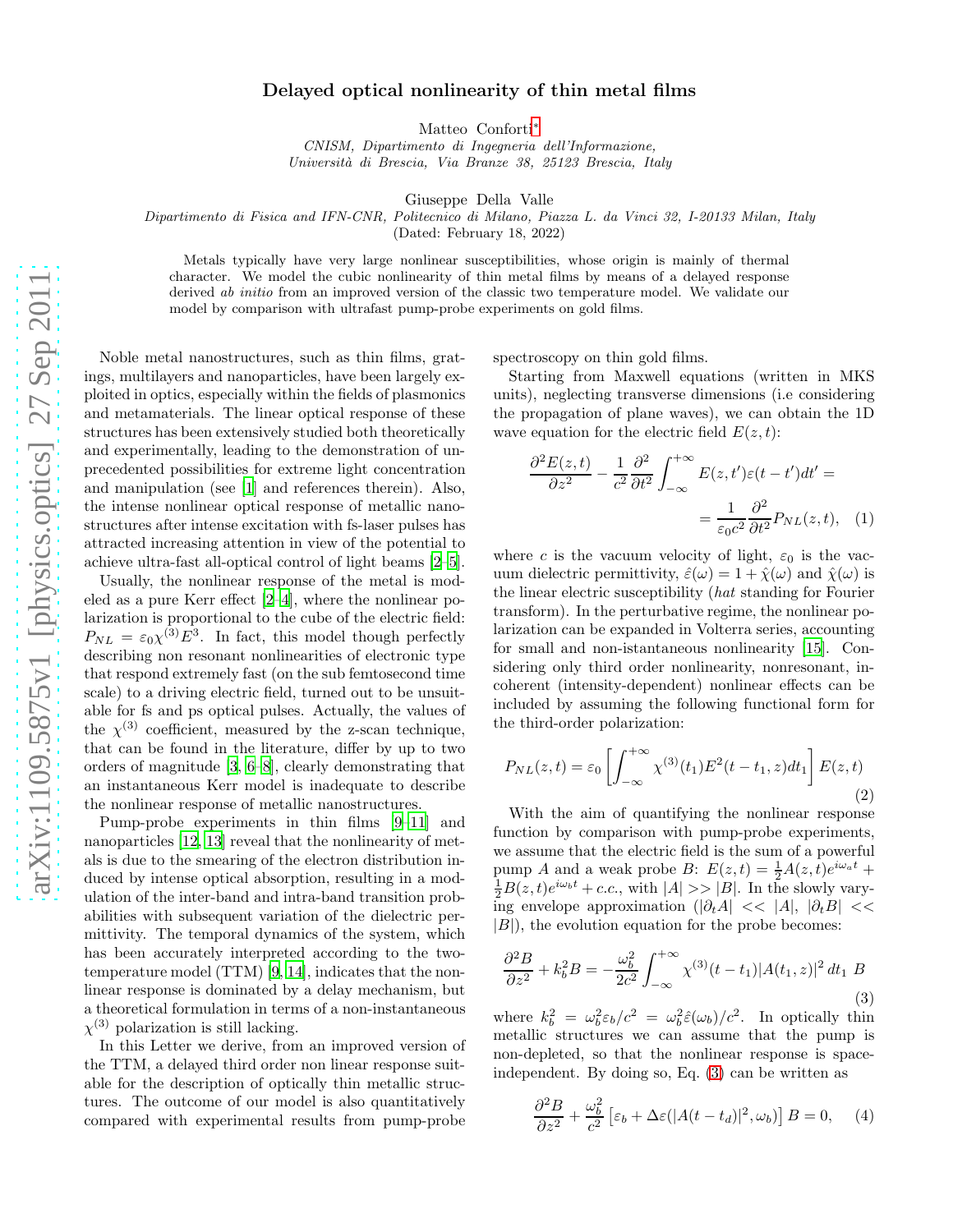where the time-dependent nonlinear dielectric constant change  $\Delta \varepsilon$  is a convolution between the pump pulse intensity and the third-order nonlinear response of the system  $(t_d$  being the pump-probe delay). Equation [\(4\)](#page-0-1) is a *linear* wave equation for the probe  $B$ , where the time delay  $t - t_d$  enters as a parameter. In the usual case of a short probe we can calculate the differential transmissivity (reflectivity)  $\Delta T/T$  ( $\Delta R/R$ ) by considering  $t = 0$ , where the probe is peaked.

The nonlinear response function  $\chi^{(3)}(t)$  can be derived from the extended two temperature model, that describes the evolution of the electrons and lattice temperature of a metal after absorption of a laser pulse [\[9](#page-3-8)]:

<span id="page-1-0"></span>
$$
C_e \frac{\partial T_e}{\partial t} = -g(T_e - T_l) + aN
$$
  
\n
$$
C_l \frac{\partial T_l}{\partial t} = g(T_e - T_l) + bN
$$
  
\n
$$
\frac{\partial N}{\partial t} = -aN - bN + P(z, t)
$$
\n(5)

where  $C_e$  and  $C_l$  are the electronic and lattice heat capacities,  $T_l$  is the lattice temperature, g is the electronphonon coupling constant, N stands for the energy density stored in the nonthermalized part of the electronic distribution,  $a$  is the electron gas heating rate and  $b$  is the electron-phonon coupling rate.  $P$  is the absorbed energy density and is related to field intensity I through  $P(z,t) = (1 - R - T)\alpha e^{-\alpha z}I(t)$ ; for a thin film, we can neglect the spatial dependence and assume a mean absorbed energy density  $P(t) = (1 - R - T)I(t)/d$  (d, R, T, are the film thickness, reflection and transmission). The energy density N can be calculated as the convolution between the pump energy density and the thermalization response function  $h_{th}(t) = \exp[-t/\tau_{th}]H(t)$  (H(t) being the Heaviside function), with  $\tau_{th} = 1/(a + b)$ . The values  $a, b$  can be derived from a more sophisticated extension of TTM proposed by Carpene [\[14\]](#page-3-12). It is worth noting that the two approaches give rather similar results, but the rate equation approach [\[9\]](#page-3-8) is simpler. We obtain  $a = 1/2\tau_1$ ,  $\tau_1 = E_F^2 \tau_0 / (\hbar \omega_b)^2$  and  $b = 1/\tau_{ep}$ , where  $E_F$  is the Fermi energy,  $\tau_0 = 128\sqrt{3}\pi^2\omega_p$  ( $\omega_p$ ) the plasma frequency), and  $\tau_{ep}$  is the electron-phonon energy relaxation time. The value of  $\tau_0$  has been calculated using the Lindhard dielectric function in the framework of Fermi liquid theory under the random phase approximation [\[16](#page-4-0)]. This value turns out to be underestimated, mainly because of the d-band screening; a more correct value can be extracted from experimental data [\[16\]](#page-4-0). If  $\Delta T_e = T_e - T_a \ll T_a$ , it is possible to consider the thermal capacity of electrons  $C_e = \gamma T_e = \gamma T_0$ nearly constant: in this way the system [\(5\)](#page-1-0) is linear and can be solved exactly.  $T_0$  can be estimated as a mean value between the minimum electronic temperature  $T_a$  and the maximum value, that can be estimated by  $T_{e,max} \approx \sqrt{T_a^2 + 2/\gamma \int P(t)dt}$ . For most metals, including Au and Ag,  $C_l \gg C_e$ , allowing us to write a simple expression for  $\Delta T_e$ :

$$
\Delta T_e = \int N(t - t_1) \frac{C_e + a\tau_{th}C_l e^{-t_1/\tau}}{C_e(C_e + C_l)\tau_{th}} H(t_1) dt_1 \quad (6)
$$

i.e. the convolution between the energy density N and the two temperature system response  $h(t)$  =  $C_e + a\tau_{th}C_le^{-t/\tau}$  $\frac{C_e + a\tau_{th}C_1e^{-c}}{C_e(C_e+C_l)\tau_{th}}H(t)$ . It is now possible to calculate the total response of the extended two temperature system as the convolution of  $h_{th}$  and  $h$ :

$$
h_{tot}(t) = \frac{1}{C_e + C_l} \times \tag{7}
$$

$$
\times \left[1 - e^{-t/\tau_{th}} + \frac{aC_l \tau \tau_{th}}{C_e(\tau - \tau_{th})} \left(e^{-t/\tau} - e^{-t/\tau_{th}}\right)\right] H(t)
$$

This way the electronic temperature change is simply calculated as the convolution between the pump and the total response:  $\Delta T_e = \int P(t - t_1) h_{tot}(t_1) dt_1$ . Assuming a gaussian pump  $P(t) = P_0 \exp[-2(t/T_0)^2]$  we obtain

<span id="page-1-1"></span>
$$
\Delta T_e = \sqrt{\frac{\pi}{2}} \frac{P_0 T_0 / 2}{C_e + C_l} \left\{ 1 + \text{Erf} \left( \frac{\sqrt{2}t}{T_0} \right) + a \frac{C_l}{C_e} \frac{\tau \tau_{th}}{\tau - \tau_{th}} \left[ e^{\frac{T_0^2}{8\tau^2} - \frac{t}{\tau}} \text{Erfc} \left( \frac{\sqrt{2}}{T_0} \left( \frac{T_0^2}{4\tau} - t \right) \right) - e^{\frac{T_0^2}{8\tau_{th}^2} - \frac{t}{\tau_{th}}} \text{Erfc} \left( \frac{\sqrt{2}}{T_0} \left( \frac{T_0^2}{4\tau_{th}} - t \right) \right) \right\}
$$
(8)

Following the same procedure a similar expression can be obtained also for the lattice temperature variation  $\Delta T_L$ and the non-thermalized electron energy density N.

We tested the validity of our approach by studying the temperature changes of a thin gold film  $(d = 20 \text{ nm})$ deposited on a sapphire substrate  $(n_s = 1.75)$ , after irradiation with a pump pulse of  $\lambda_a = 950$  nm wavelength,  $T_0 = 140$  fs duration and  $F = 30 \mu J/cm^2$  fluence. Parameters for the TTM were taken from literature [\[11,](#page-3-9) [14](#page-3-12)] as  $T_a = 300 \text{ K}, \gamma = 70 \text{ J m}^{-3} \text{ K}^{-2}, C_l = 2.5 \cdot 10^6 \text{ J m}^{-3}$ 

K<sup>-1</sup>,  $g = 2 \cdot 10^{16}$  W m<sup>-3</sup> K<sup>-1</sup>,  $\tau_{ep} = 1.4$  ps,  $\tau_0 = 6.5$  fs [\[16\]](#page-4-0),  $E_F = 7.3$  eV. Figure [1](#page-2-0) shows the results of numerical solution of Eqs. [\(5\)](#page-1-0), of numerical solution of Carpene model [\[14](#page-3-12)] and of analytical formula [\(8\)](#page-1-1). The agreement between analytical approximation and TTM is remarkable, indicating that in this range of electronic temperature the assumption of a constant heat capacity is reasonable. Carpene model and TTM give practically the same outcome for what concerns lattice temperature, but a small discrepancy can be noticed for what concerns the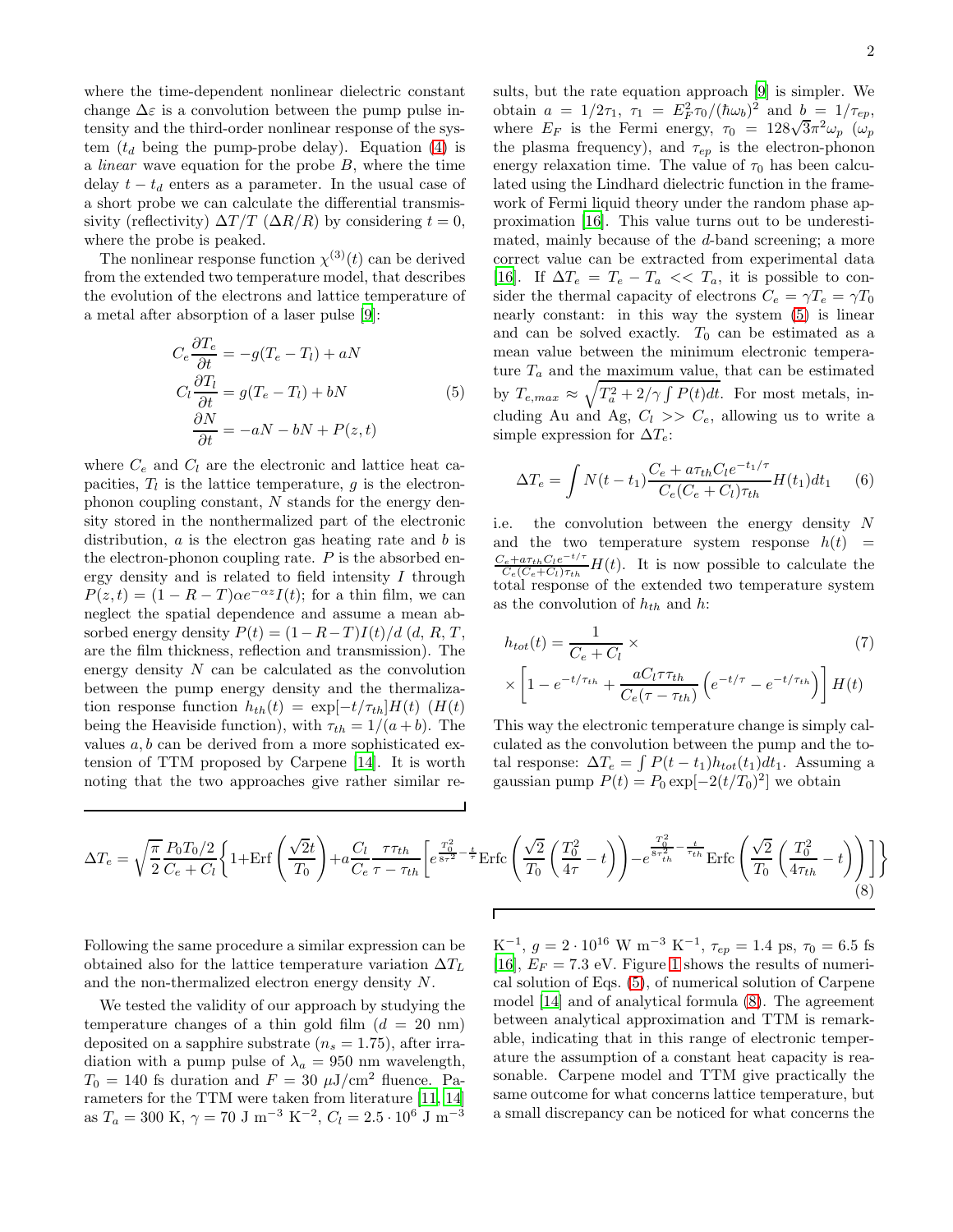

<span id="page-2-0"></span>FIG. 1. (color online) Temperature dynamics after irradiation of a thin gold film deposited on a sapphire substrate, from TTM of Eq. [\(5\)](#page-1-0) (dashed black curves), from Carpene model [\[14](#page-3-12)] (dotted blue curves), and from analytical formula of Eq. [\(8\)](#page-1-1) (solid red curve). Inset: zoom-in of the initial temperature dynamics; normalized energy density stored in non thermalized electrons (dash-dot black curve); pump intensity profile (thin dashed green curve). See text for parameters.

peak of electronic temperature. This feature is mainly due to the quite long thermalization time  $\tau_{th}$  and will produce a slightly higher estimation of the maximum dielectric constant changes. In this figure we also show the time evolution of the energy density stored in the non thermalized electrons  $N$ . It acts like a delayed effective pump for electron and lattice, slowing the rise of  $\Delta T_e$ and  $\Delta T_l$ . The dynamics of N is faster than the thermalized one and it is responsible for the small and quick dielectric permittivity changes observed when probing in a frequency range far from inter-band transitions [\[9\]](#page-3-8).

Variation in electronic temperature induces variation in the dielectric constant through inter-band (bound electrons) transitions [\[9\]](#page-3-8). Additional contributions to the change in the dielectric constant are given by intra-band transitions (that depend on lattice temperature) and by non thermalized electron energy distribution. These additional contributions are much smaller than the former and can be resolved only in spectral regions where interband transitions are not efficient [\[9\]](#page-3-8). In order to obtain a reasonably simple model that however correctly grasps all the relevant phenomena, from now on we concentrate on inter-band transitions of thermalized electrons.

Energy injection into the conduction band smears the electron distribution around  $E_F$  with reduction (increase) of the occupation probability of the electron states below (above)  $E_F$ . As a consequence, a modulation of inter-band transition probability is induced, with increased (decreased) absorption for transitions involving final states below (above)  $E_F$ . Inter-band transitions in noble metals are dominated by d-band to conduction band transitions near  $L$  and  $X$  points in the irreducible zone of the Brillouin cell. In the constant matrix element approximation, the variation of the imaginary part of the inter-band dielectric function of gold can be computed as

follows [\[17\]](#page-4-1):

<span id="page-2-1"></span>
$$
\Delta\varepsilon_2(\omega_b, T_e) = \frac{4\pi^2 e^2}{3m^2 \omega_b^2} \times \times \left[|P_L|^2 \Delta J_L(\omega_b, T_e) + |P_X|^2 \Delta J_X(\omega_b, T_e)\right]
$$
(9)

where  $m$  is the free electron mass,  $P_L$  and  $P_X$  are the electric-dipole matrix elements, and  $\Delta J_L$  and  $\Delta J_X$  the temperature induced variations of the Joint Density of States (JDOS) for d-band to conduction band transitions near L and X respectively. Such variations can be computed as [\[17](#page-4-1)]:

$$
\Delta J_{L,X}(\omega_b, T_e) =
$$
  
= 
$$
\int_{E'_{L,X}}^{E''_{L,X}} D_{L,X}(E, \omega_b) \Delta P(E, T_e) dE
$$
 (10)

where  $D_{L,X}(E,\omega_b)$  is the *Energy Distribution of the Joint* Density of States (EDJDOS) of the considered transitions (with respect to the energy of final state  $E$ ), and  $\Delta P(E, T_e) = P(E, T_e) - P(E, T_a)$  is the temperature induced variation of the occupation probability for the final state (being  $P(E, T_e) = 1 - f(E, T_e)$  the probability that the final state is empty and  $f(E, T_e)$  the Fermi-Dirac function). For small temperature changes  $\Delta T_e$ , the following approximation holds:

<span id="page-2-2"></span>
$$
\Delta P(E, T_e) \simeq \left[ -\frac{\partial}{\partial T_e} f(E, T_e) \right]_{T_e = T_a} \Delta T_e. \tag{11}
$$



FIG. 2. (color online) Spectral variation of the (a) imaginary part and (b) real part of the inter-band dielectric function of gold for three different values of  $\Delta T_e$ , computed from Eqs. [\(9-](#page-2-1) [11\)](#page-2-2). Linearized temperature dependence provided by Eq. [\(11\)](#page-2-2) (solid lines) is compared with exact solution (dashed lines).

The EDJDOS was numerically computed under parabolic band approximation following the approach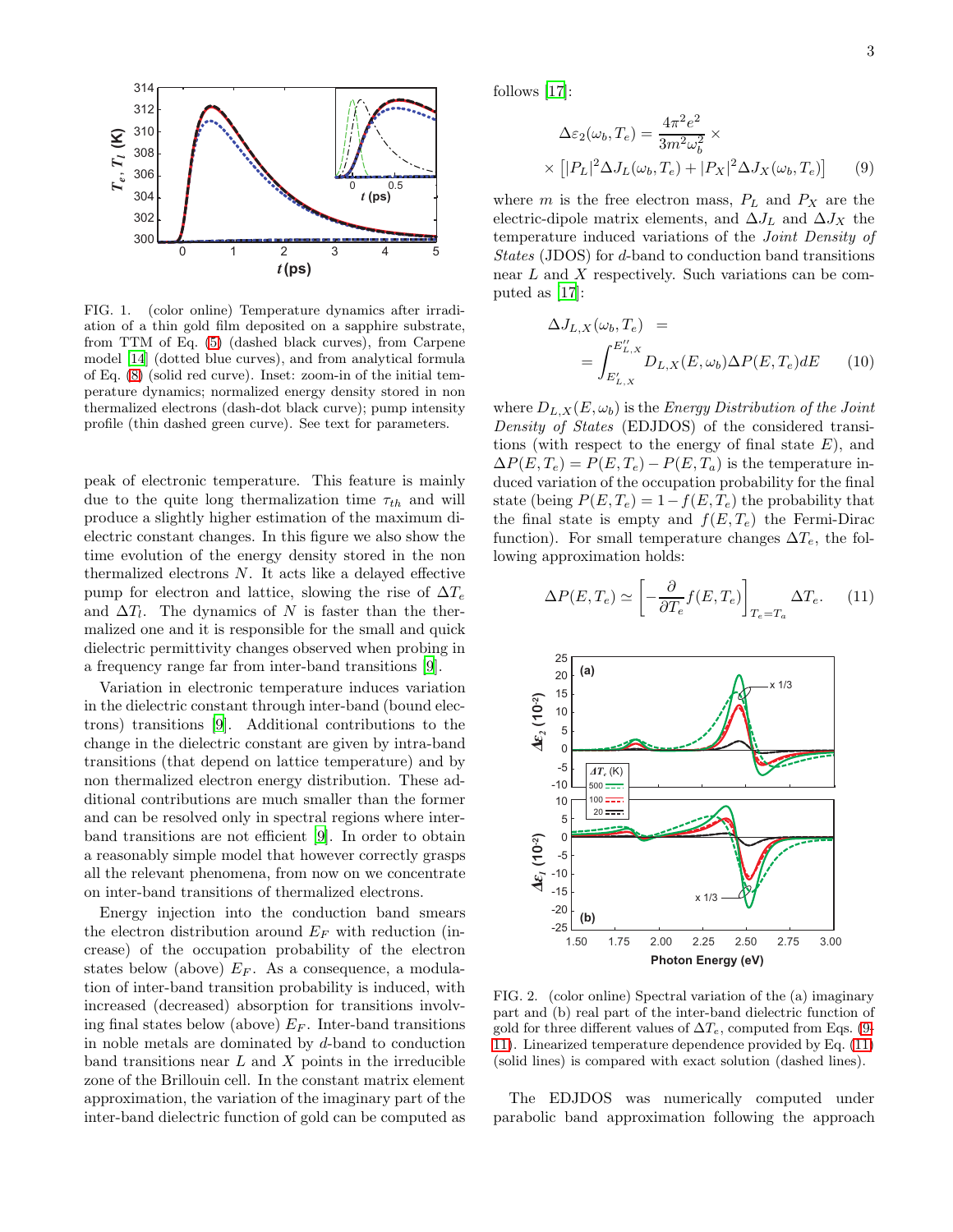described in [\[17\]](#page-4-1), taking effective masses, energy gaps, dipole matrix elements and integration limits  $E'_{L,X}$  and  $E_{L,X}^{\prime\prime}$  as reported in [\[18\]](#page-4-2). The  $\Delta \varepsilon_2$  resulting from Eqs. [\(9-](#page-2-1) [11\)](#page-2-2) as a function of photon energy for three different temperature variations is shown in Fig.  $2(a)$ . The variation of the real part of the inter-band dielectric function  $\Delta \varepsilon_1$ computed by Kramers-Kronig analysis of  $\Delta \varepsilon_2$  is reported in Fig. 2(b). Note that the approximation provided by Eq. [\(11\)](#page-2-2) is accurate for  $\Delta T_e$  as high as 100 K.

For a quantitative validation of our model, we computed the transient differential reflection (transmission)  $\Delta R/R$  ( $\Delta T/T$ ) of the 20-nm thin gold film according to standard thin film formulas [\[19](#page-4-3)] and Eqs. [\(8](#page-1-1)[-11\)](#page-2-2). Results are reported in Fig. 3, compared with experimental data taken from the literature [\[9](#page-3-8)] and full-numerical computation from the extended TTM. The probe photon energy is chosen at the maximum response of the thin film [\[9\]](#page-3-8), i.e.  $\hbar\omega_b = 2.48$  eV for  $\Delta R/R$  and  $\hbar\omega_b = 2.43$  eV for  $\Delta T/T$ . We found that the analytical model is in quantitative agreement with experimental data, with only slight deviations in the long-time range  $(t > 4$  ps) where the contribution from the lattice is dominant.



FIG. 3. (color online) Transient (a) reflectivity and (b) transmissivity vs probe time delay, accounting for pump-probe cross-correlation (shown as dashed green line).

According to above analysis, a delayed cubic response of the metallic medium can be written as follows:

$$
\chi^{(3)}(t) = \frac{\partial \Delta \varepsilon}{\partial T_e} \alpha c n \varepsilon_0 h_{tot}(t)
$$
 (12)

The magnitude of the nonlinear response can be estimated by assuming continuous-wave pump and probe. In this case the nonlinear response is much faster than the fields, and the convolution reduces to the integral of

$$
\hat{\chi}^{(3)}(\omega_b; \omega_a, -\omega_a, \omega_b) = \frac{\partial \Delta \varepsilon(\omega_b)}{\partial T_e} \alpha(\omega_a) cn(\omega_a) \varepsilon_0 \frac{a \tau_{th} \tau}{C_e} \tag{13}
$$

(the hat is added because assuming c.w. fields is equivalent to give a frequency domain description of  $\chi^{(3)}$ ). As an example, in the case of an infrared pump  $\lambda_a$  = 950 nm and visible probe  $\lambda_b = 500$  nm, we obtain  $\hat{\chi}^{(3)}(\omega_b; \omega_a, -\omega_a, \omega_b) \approx (-8.4 + 11i) \cdot 10^{-8} \text{ esu} = (-1.2 +$ 1.5*i*)·10<sup>-15</sup> m<sup>2</sup>/V<sup>2</sup>. This huge value (six order of magnitudes greater than in fused silica) is due to the resonance of the probe with interband transitions of gold. Therefore, it should be stressed that this kind of nonlinearity is strongly dispersive, and can be assumed constant only for reasonably band-limited pulses centered around  $\omega_a$  and  $\omega_b$ . Changing either pump or probe frequency results in a drastic change of  $\hat{\chi}^{(3)}(\omega_b)$ , confirming that this kind of third order nonlinearity is not of Kerr-type.

To conclude, we introduced a theoretical model for the delayed nonlinear response in optically thin noble-metal structures. A non-instantaneous  $\chi^{(3)}$  coefficient is derived from an extended version of the TTM and semiclassical theory of optical transitions in solids. Our theoretical predictions turned out to be in quantitative agreement with experimental results from pump-probe experiments in thin gold films.

<span id="page-3-0"></span><sup>∗</sup> [matteo.conforti@ing.unibs.it](mailto:matteo.conforti@ing.unibs.it)

- <span id="page-3-1"></span>[1] J. A. Schuller, E. S. Barnard, W. Cai, Y. C. Jun, J. S. White, and M. l. Brongersma, Nat. Mater. 9, 193 (2010).
- <span id="page-3-2"></span>[2] R. S. Bennik, Y.-K. Yoon, R. W. Boyd, and J. E. Sipe, Opt. Lett. 15, 1416 (1999).
- <span id="page-3-5"></span>[3] G. Yang, D. Guan, W. Wang, W. Wu, and Z. Chen, Opt. Mater. 25, 439 (2004).
- <span id="page-3-4"></span>[4] A. Husakou and J. Herrmann, Phys. Rev. Lett. 99, 127402 (2007).
- <span id="page-3-3"></span>[5] K. F. MacDonald, Z. L. Samson, M. I. Stockman, N. I. Zheludev, Nat. Photon. 3, 55 (2009).
- <span id="page-3-6"></span>[6] T. K. Lee, A. D. Bristow, J. Hubner, and H. M. van Driel, J. Opt. Soc. B 23, 2142 (2006).
- [7] D. D. Smith et al., J. Appl. Phys. 86, 6200 (1999).
- <span id="page-3-7"></span>[8] N. Rotenberg, A. D. Bristow, M. Pfeiffer, M. Betz, and H. M. van Driel, Phys. Rev. B 75, 155426 (2007).
- <span id="page-3-8"></span>[9] C.-K. Sun, F. Vallée, L. H. Acioli, E. P. Ippen, and J. G. Fujimoto, Phys. Rev. B 50, 15337 (1994).
- [10] R. H. M. Groeneveld, R. Sprik, and A. Legendijk, Phys. Rev. B 51, 11433 (1995).
- <span id="page-3-9"></span>[11] J. Hohlfeld, S.-S. Wellershoffm, J. Gudde, U. Conrad, V. Janke, and E. Matthias, Chem. Phys. 251, 237 (2000).
- <span id="page-3-10"></span>[12] N. Del Fatti, C. Voisin, M. Achermann, S. Tzortzakis, D. Christofilos, and F. Vallee, Phys. Rev. B 61, 16956  $(2000).$
- <span id="page-3-11"></span>[13] H. Baida et al., Phys. Rev. Lett. **107**, 057402 (2011).
- <span id="page-3-12"></span>[14] E. Carpene, Phys. Rev. B **74**, 024301 (2006).
- <span id="page-3-13"></span>[15] R. W. Boyd, Nonlinear Optics, 2nd ed. (Academic, New York, 2003).